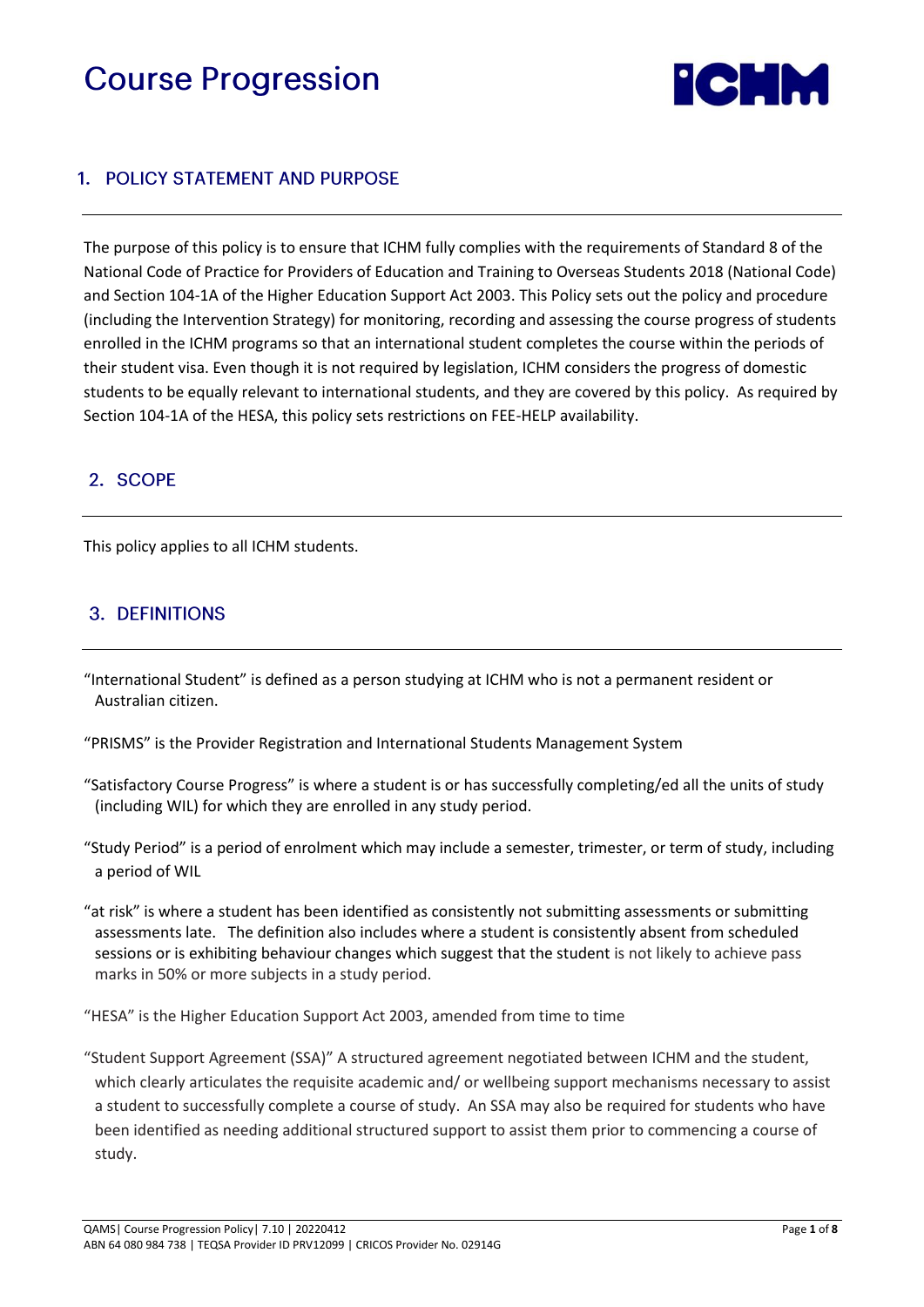"Special circumstances" are defined in the Higher Education Support Act 2003 as circumstance which:

- were beyond the student's control; and
- did not make their full impact on the student until on or after the census date(s) of the unit(s) in question; and
- were such that they made it impracticable for the student to complete the requirements for the unit(s).

## **4. POLICY DETAILS**

ICHM monitors, records and assesses each semester, the course progress of each student. The *ICHM Intervention Strategy* is implemented to assist students who have been either:

- 1) identified by the Student Support Group and/ or Academic Committee as being at risk of not making satisfactory course progress and/or
- 2) where the student has failed 50% or more of the subjects attempted in a study period and/or
- 3) where the student has failed a subject for the second time.

A record of all interventions and the outcome of those interventions is kept on the student's file.

As part of the Intervention Strategy a student may be placed on a Student Support Agreement and is monitored, at a minimum, monthly by the Student Support Group.

The Academic Committee may recommend to the Program Director Academic that a student not be permitted to undertake a WIL Placement if the student is not making satisfactory progress in subjects related to duties to be performed during the WIL Placement and/or where a student has failed 50% or more of the subjects attempted in a study period and/or where the student has failed a subject for the second time.

For ICHM postgraduate courses the following apply:

- Students enrolled in the Graduate Certificate who successfully complete two of the four core subjects can progress to the Graduate Diploma.
- Students enrolled in the Graduate Diploma who successfully complete all eight subjects can progress to the Masters.

The Academic Committee may recommend to the Program Director Academic that a student be exited from the course where:

- The student has been identified as not making satisfactory course progress in two consecutive study periods and
- An intervention strategy was implemented after the student was assessed as not making satisfactory course progress at the end of the first compulsory study period after which the student was again assessed as not making satisfactory progress at the end of the second consecutive compulsory study period.

For the purposes of assessing course progress, failure to achieve a pass grade on a WIL Placement, assuming no enrolment in other academic subjects, is deemed to be a failure of 100% of subjects in which the student is enrolled in a single study period.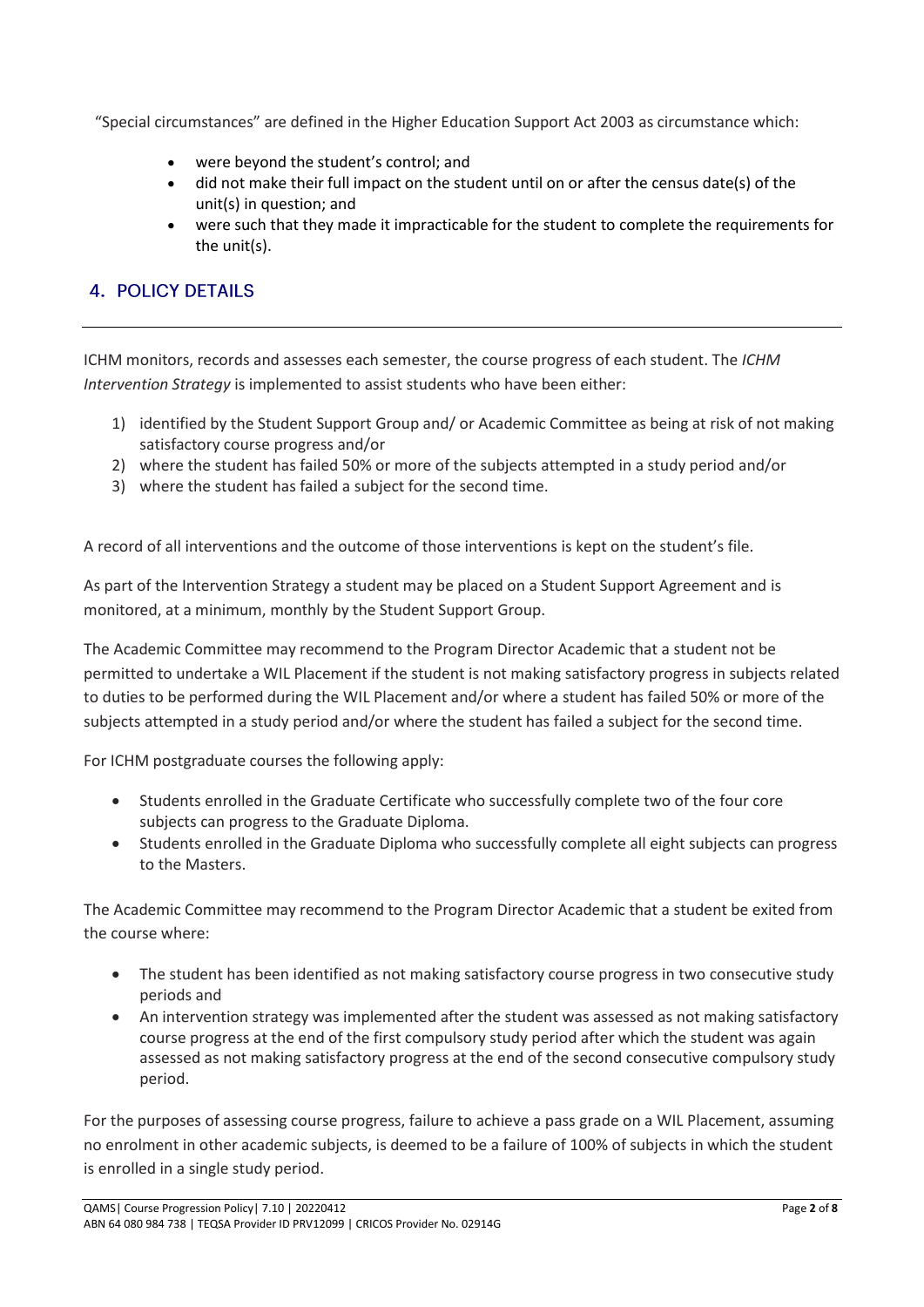Reporting an international student to the Department of Home Affairs for unsatisfactory course progress occurs only when:

- the international student has been identified as not making satisfactory course progress in two consecutive compulsory study periods; and
- an intervention strategy was implemented after the international student was assessed as not making satisfactory progress at the end of the first compulsory study period, after which the international student was again assessed as not making satisfactory progress at the end of the second compulsory study period; and
- the international student has not made a successful appeal against the Intention to Report to the Department of Home Affairs.

If an international student is identified for a second, but not consecutive, study period as not making satisfactory course progress, ICHM does not report the international student for unsatisfactory course progress.

Where a new student has not fully met the normal entry requirements of the course/s they may be invited to enrol on condition that the student enters into a Student Support Agreement. The decision to offer such enrolment is the determination of the Program Director Academic.

Where a student is placed on a Student Support Agreement and the student fails to meet the conditions of the Student Support Agreement, this failure to meet the conditions are taken into account by the Academic Committee when assessing progression to further study and/or WIL Placement.

### **FEE-HELP Eligible Students**

Higher Education Support Act (HESA) Section 104-1A applies to a domestic student who has undertaken a full time load at ICHM and did not successfully complete at least 50% of the study load. Such a student is ineligible to apply for FEE-HELP to fund future studies.

#### **Procedure**

#### *Monitoring Course Progress*

For each study period, students are enrolled in a load of subjects which, subject to normal academic progression requirements, allows them to complete their nominated qualification within the accredited duration.

At the beginning of each study period students receive a comprehensive set of materials for each subject which outlines the material to be covered, the workload, the class schedule, the delivery and assessment methods, examination dates (where applicable) and the deadline for the submission of assessments.

Lecturers assess students in accordance with the requirements outlined in the Subject Statements and must follow the guidelines outlined in the Assessment Policy and in the Results, Grades and Awards Policy.

A student is considered to be making satisfactory course progress if they have successfully completed all subjects (or a WIL placement) for each study period.

Monitoring of the overall course progress of all students is the responsibility of the ICHM Learning Support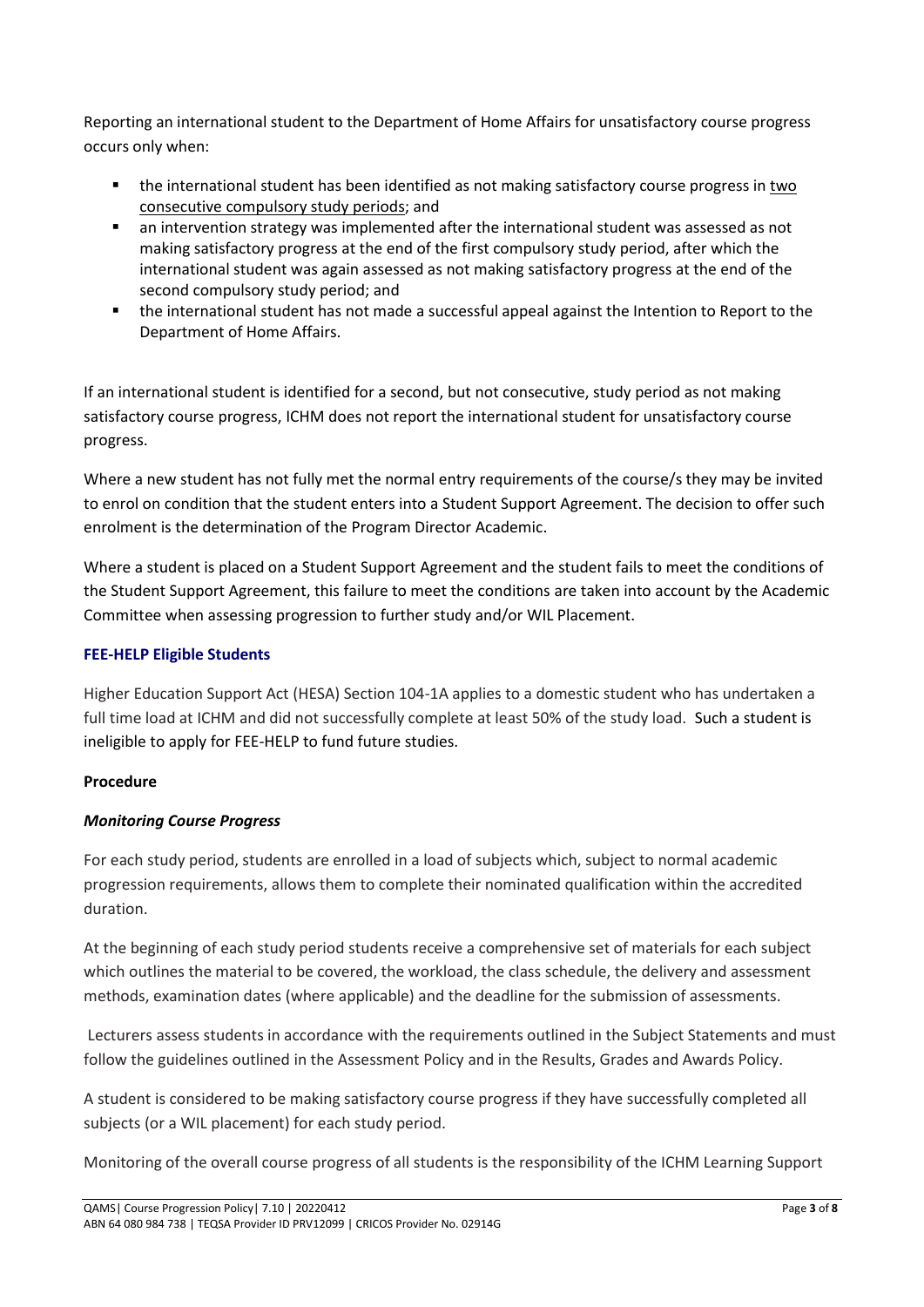Advisor with assistance provided by the Student Support Group which meets at least once a month. The Learning Support Advisor is responsible for initiating Level 1 of the ICHM Intervention Strategy (see below) and providing updates to the Student Support Group.

Where a student is identified at being at risk of not completing their qualification within the accredited duration (or have been admitted under certain conditions), their ongoing enrolment is conditional upon them agreeing to enter into a Student Support Agreement (see Level 2 of the ICHM Intervention Strategy below). The Student Support Agreement includes (but is not limited to) the following information:

- The subjects the student has already either completed or attempted
- The subjects the student is currently enrolled in
- The subjects which are yet to be attempted
- The expected completion date of the qualification in which the student is enrolled and the start and end dates of their Confirmation of Enrolment (International Students only)

At risk students are contacted for a meeting with Student Welfare Manager and/or Learning Support Advisor to develop the Student Support Agreement. The focus of the meeting and matters to be discussed include a two-way discussion about how well the student is coping with the program overall, subjects passed or not, their personal welfare, attendance and whether or not the student is still able to complete the requirements of the course within the maximum time permitted or, in the case of international students, within the period of the student's visa.

At the end of each study period the ICHM Academic Committee reviews all students' academic results. The Learning Support Advisor attends these meetings. Where the Academic Committee identifies a student that may be at risk of not making satisfactory academic progress in future study periods, the Learning Support Advisor provides their details to the Student Support Group and their progress is monitored. The Registrar maintains a *Register of Students at Risk* which includes all students who have failed subjects.

#### *Intervention Strategy*

ICHM's Intervention Strategy will consist of two levels.

1. Level 1.

Where a student is assessed as being "at risk" by either:

- o The Admissions Team prior to entry to ICHM (i.e. not meeting an essential entry criterion), or
- o During a study period by the Student Support Group, or
- o The Academic Committee at the end of a study period

The Program Coordinator who may be accompanied by either the Student Counsellor & Welfare Advisor and/ or the Learning Support Advisor meets with the student to discuss the reasons why academic progress is poor. Counselling and additional support is offered, and the level of intervention escalates during the study period if academic performance continues to fall. Progress of the student is monitored by the Student Support Group. A record of all meetings and agreed outcomes is kept on the students file by the Program Coordinator and a copy given to the student.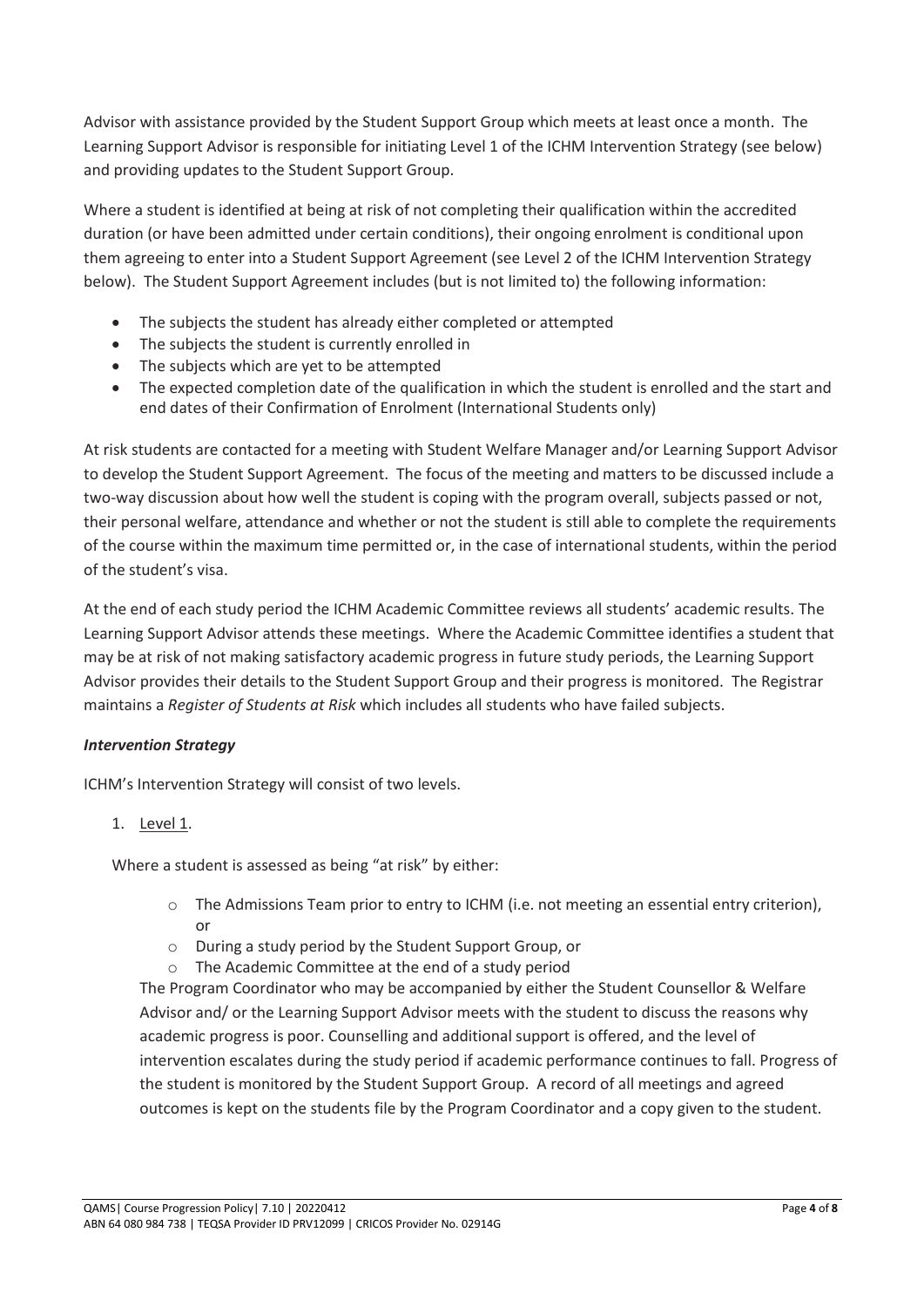#### 2. Level 2.

Where the Academic Committee identifies that a student has or is likely not to achieve pass marks in 50% or more subjects in a study period, and/or not be able to complete the qualification in which he/she is enrolled within the maximum period permitted and/or covered by the student visa, the Program Coordinator accompanied by either the Student Counsellor & Welfare Advisor or the Learning Support Advisor meet with the student to discuss the reasons why academic progress is poor. Counselling and additional support is offered. As a condition of their ongoing enrolment, the student is required to sign a Student Support Agreement that details the responsibilities of the student and the responsibilities of ICHM to assist the student. This Intervention Strategy is implemented within the first four (4) weeks of the following study period or sooner if possible once a student is identified as likely not to achieve pass marks in 50% or more subjects in a study period. A copy of the Student Support Agreement and any other agreed outcomes are put on the students' file.

Specific intervention may include, but not be limited to, the following actions;

- Having students attend regular learning support sessions that may assist student with time management, study skills, exam preparation and essay writing.
- Study sessions with subject specialists.
- One on one tutorial sessions with a paid instructor.
- Counselling that may assist with personal issues that may be affecting progress.
- Reviewing appropriateness of course selection.
- A reduction of course load as long as this does not conflict with student visa conditions and completion of the course within the duration of the student visa and/or maximum period permitted.
- Reasonable adjustments where the student is identified as having a disability.

#### **International Students Only**

If a student is identified by the Academic Committee as not making satisfactory progress in a second consecutive compulsory study period, the student is notified in writing of ICHM's intention to report the student to the Department of Home Affairs for unsatisfactory course progress. The notification of Intent to Report to the Department of Home Affairs is emailed to the student by the Manager, Admissions & Administration.

#### *Appeal Process*

Where a student has been sent a Notice of Intent to Report to Immigration the email informs the student that he/she is able to access the ICHM Academic Grievance Policy. The student is advised that they should follow the Second Stage of the Formal Internal Process outlined in the ICHM Academic Grievance Policy and that they have 20 working days from the date of the Intent to Report to Immigration email to lodge an appeal outlining the reasons for the substandard results and any compassionate or compelling circumstances to explain or justify them.

#### *Compassionate or Compelling Circumstances*

Compassionate or compelling circumstances are generally those beyond the control of the student and have an impact on the student's capacity and/or ability to progress through a course. Please note that these are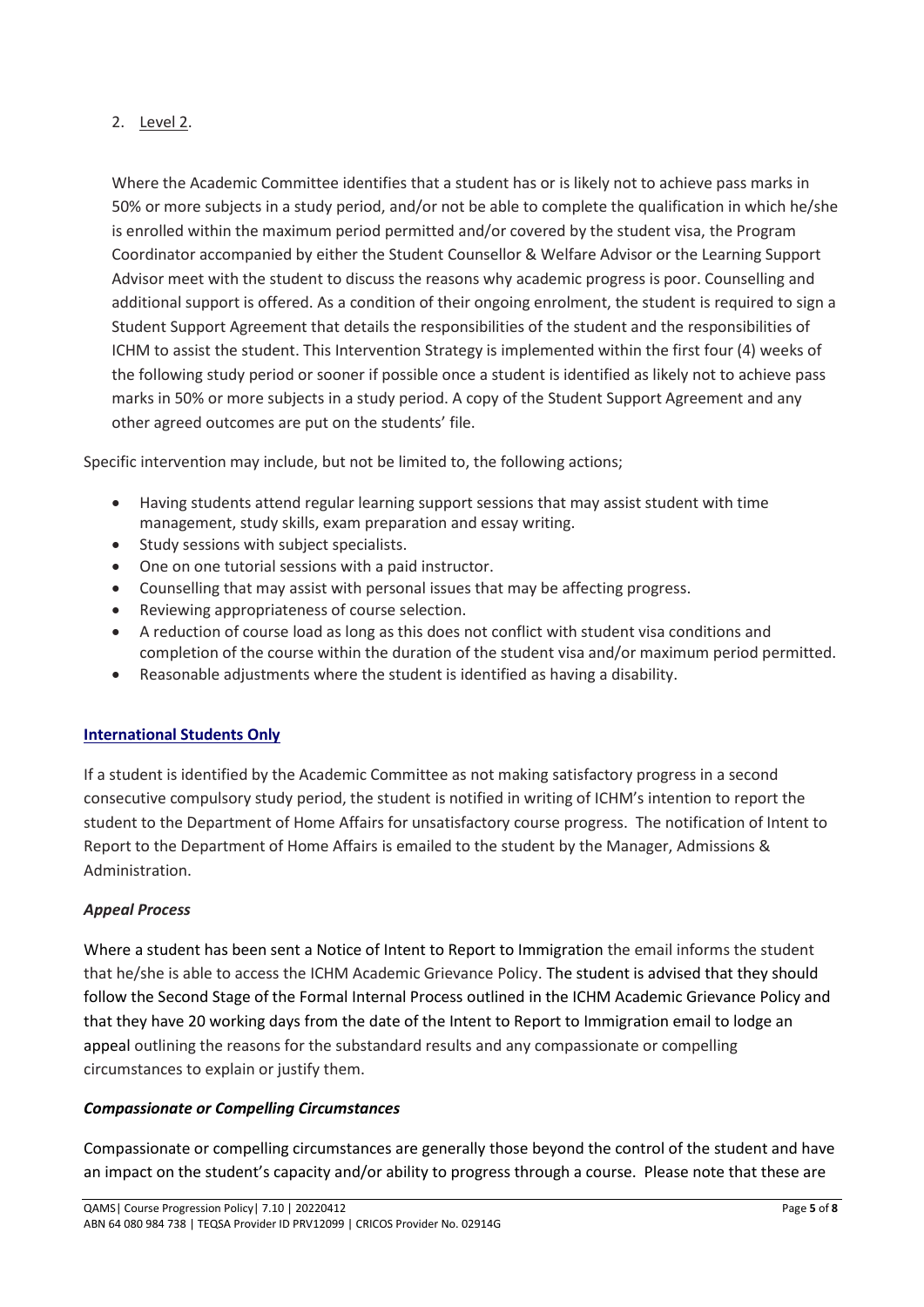different to 'special circumstances' as defined by HESA.

These could include:

- serious illness or injury, where a medical certificate states that the student was unable to attend classes
- bereavement of close family members such as parents or grandparents (evidence may be required)
- major political upheaval or natural disaster in the home country requiring student's emergency travel and this has impacted on his/her studies
- a traumatic experience which could include, but is not limited to, involvement in or witnessing of an accident or a crime committed against the student or the student has been a witness to a crime and this has had impact on the student. These cases should be supported by police or psychologists' reports.

The above are only some examples provided by the Department of Home Affairs of what may be considered compassionate or compelling circumstances. The Program Director Academic exercises their professional judgement and assesses each appeal on its individual merits. When determining whether compassionate or compelling circumstances exist, all documentary evidence provided to support the claim is considered. Copies of these documents, together with a record of why the decision was made is retained in the student's file.

If the first appeal is successful and the student continues to attend class and sit assessments as required and ICHM offers continuing support and counselling and the student commits to respecting the conditions agreed, the matter is not referred to the Department of Home Affairs.

If their appeal is not upheld by the Program Director Academic, the student is advised of the external appeal to the Visitor as detailed in the External Independent Review stage outlined in the ICHM Academic Grievance Policy and that they have 10 working days from the date of the advice that their appeal was not successful to lodge a further appeal.

If both appeals are unsuccessful, the Chief Executive Officer confirms to the Manager of Admissions and Administration that the student's enrolment is to be cancelled and the student shall be reported via PRISMS as "unsatisfactory course progress". The student is advised by the Manger of Admissions and Administration that this cancellation has been processed and that their enrolment is terminated.

If the student chooses not to access the ICHM Academic Grievance Policy or within the 20-working day period after receipt of the letter of intent to report, or withdraws from the process, the student is reported on PRISMS as outlined in the above paragraph.

#### **FEE-HELP Ineligible Students**

ICHM notifies students that they are ineligible to apply for FEE-HELP until their pass-rate again exceeds 50%.

Where the student has undertaken a WIL placement following an academic study period, Admissions advise the student of their FEE-HELP 90 days before the start of the next study period.

The student may appeal to the Program Director Academic for exemption to the HESA Section 104-1A exclusion, and the Program Director Academic shall consider such exemption using the guidelines in HESA Section 104-30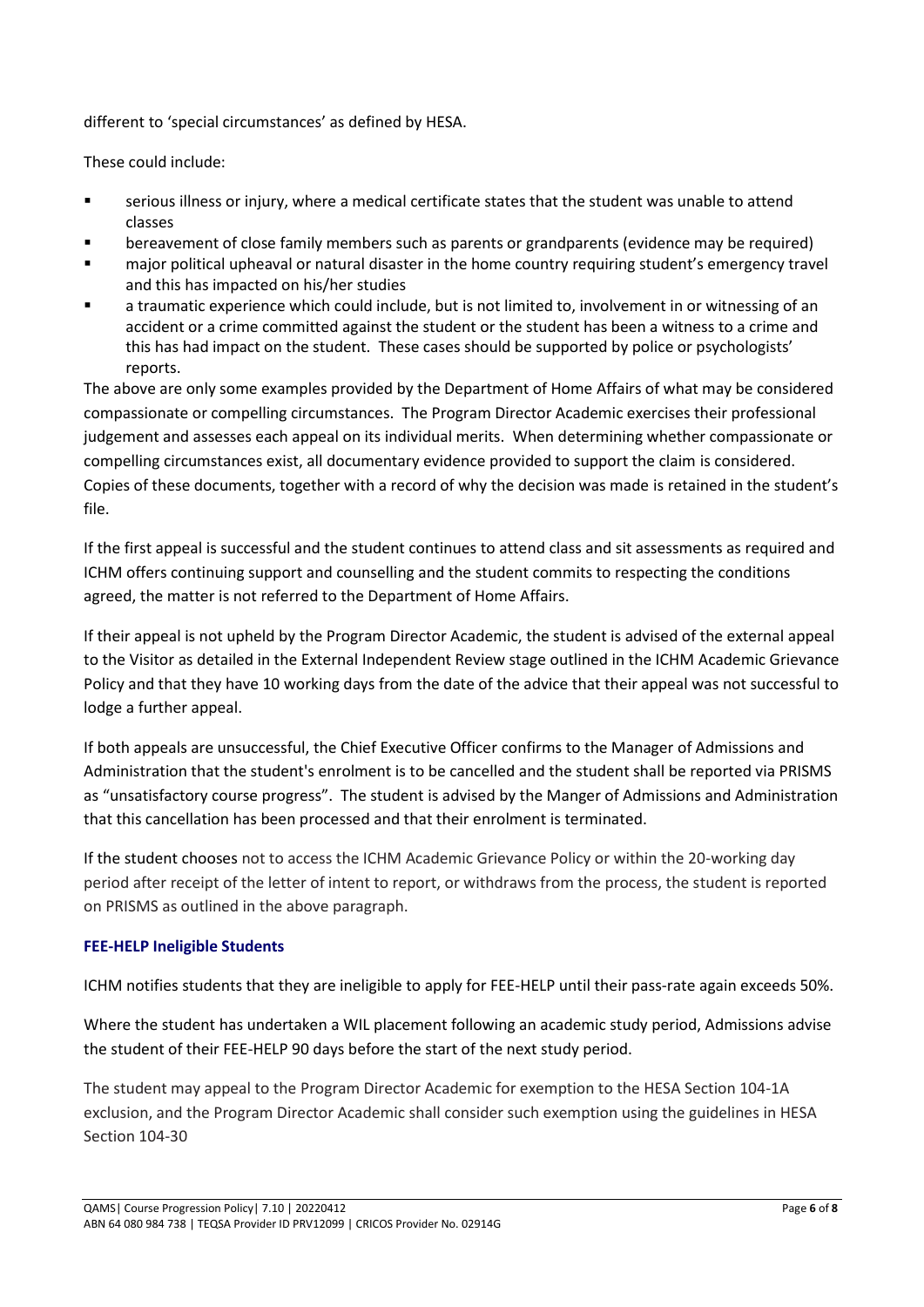Student Support Agreement Students at Risk Register

## **6. RESPONSIBILITIES AND AUTHORITIES**

The Program Coordinator and Learning Support Advisor with assistance provided by the Student Support Group, are responsible for monitoring the progress of students during their studies at ICHM. The Academic Committee is responsible for recommending that students be placed on a Student Support Agreement. The Learning Support Advisor is responsible for maintaining the *Register of Students at Risk.* The Manager of Admissions and Administration is responsible for sending notifications of intent to report students and cancellation notifications.

## 7. ACKNOWLEDGEMENT

Not applicable

## 8. REVIEW

The Program Director Academic is responsible for the review of this policy for all minor or major changes on a 3 yearly basis.

#### 9. APPROVAL

| <b>Policy Owner</b>       | Program Director Academic |
|---------------------------|---------------------------|
| <b>Version Number</b>     | 7.1                       |
| <b>Approval Authority</b> | Academic Board            |
| <b>Approval Date</b>      | 12 April 2022             |
| <b>Next Review Date</b>   | April 2025                |